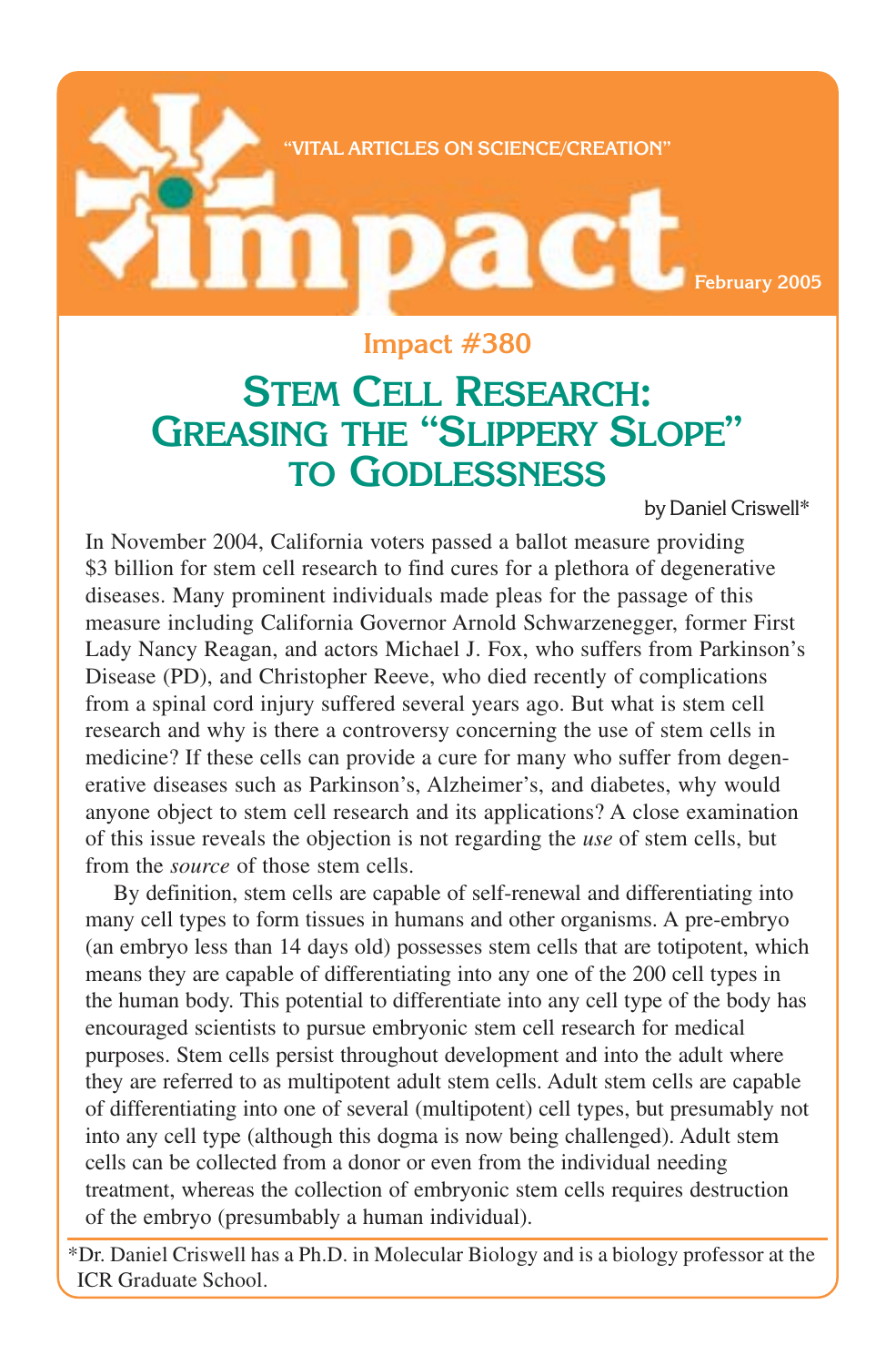From a scientific perspective adult stem cells have several clinical advantages over embryonic stem cells. Adult stem cells are maintained throughout the body, they are currently used in many clinical applications, and if a patient uses his own adult stem cells, an immune response causing tissue rejection is avoided. Recent progress in research involving adult stem cells may make the use of the ethically challenged embryonic stem cells irrelevant.

Multipotent adult stem cells can be found in many regions of the body called stem cell niches and collecting cells from these niches neither creates a viable embryo nor harms the donor. These niches have been identified in many locations including the kidneys,<sup>1</sup> hair follicles,<sup>2</sup> nervous tissue,<sup>3</sup> and bone marrow.<sup>4</sup> From these niches several different cell types are generated to replace worn-out, diseased, or damaged cells that no longer function. The haemopoietic stem cells found in bone marrow provide a good example of adult stem cell function. These cells can differentiate into various blood cell types including erythrocytes (red blood cells), thrombocytes (platelets), and several types of leucocytes (white blood cells).4 Additional adult stem cells found in bone marrow, the mesenchymal cells, differentiate into bone, cartilage, and fat cells.<sup>4</sup> Multipotent stem cells are also found in umbilical cord blood and can be collected and stored at birth with no discomfort or threat to the life of the infant or mother.<sup>5</sup>

Adult stem cells from these niches are currently being used to treat a number of diseases and more applications are in clinical trials. Adult stem cells from bone marrow are used to treat more than 70 diseases including leukemia and breast cancer.6 In addition to these treatments, bone marrow transplants have been shown to supply stem cells that regenerate cells in the liver.<sup>7</sup> The exact mechanism has not been conclusively identified, but it likely occurs through transdifferentiation, the ability of haemopoietic stem cells to change into liver cells instead of blood cells, or the fusion of mesenchymal or haemopoietic stem cells with existing liver cells.7 Using stem cells from another niche in the body will make it possible to treat an individual who is suffering from organ failure with their own stem cells, eliminating an immune response that frequently leads to tissue rejection of a transplanted organ. Austrian researchers have successfully treated stress induced incontinence in women using muscle-derived stem cells taken from the arm of the patient.<sup>8</sup> Clinical trials with neural stem cells to treat a neurodegenerative disease, amyotrophic lateral sclerosis (ALS),<sup>9</sup> and bone marrow stem cells to replace damaged heart tissue from the effects of myocardial ischaemia (decreased blood flow to the heart associated with heart attack)<sup>10</sup> have also demonstrated the potential of adult stem cell treatments. Animal models indicate that adult stem cells may be effective in treating diabetes,<sup>11</sup> blindness,<sup>12</sup> and heart failure<sup>13</sup> as well. These are just a few of many examples of the success of adult stem cells in regenerating damaged tissues.

Even with the success of adult stem cell research, the potential of embryonic stem cells to develop into any human cell type is the driving force of stem cell research. To acquire these cells, the trophoblast (the protective covering of the embryo) is stripped away and the inner cells are harvested after the initial zygote has undergone several divisions. These cells grow on media containing nutrients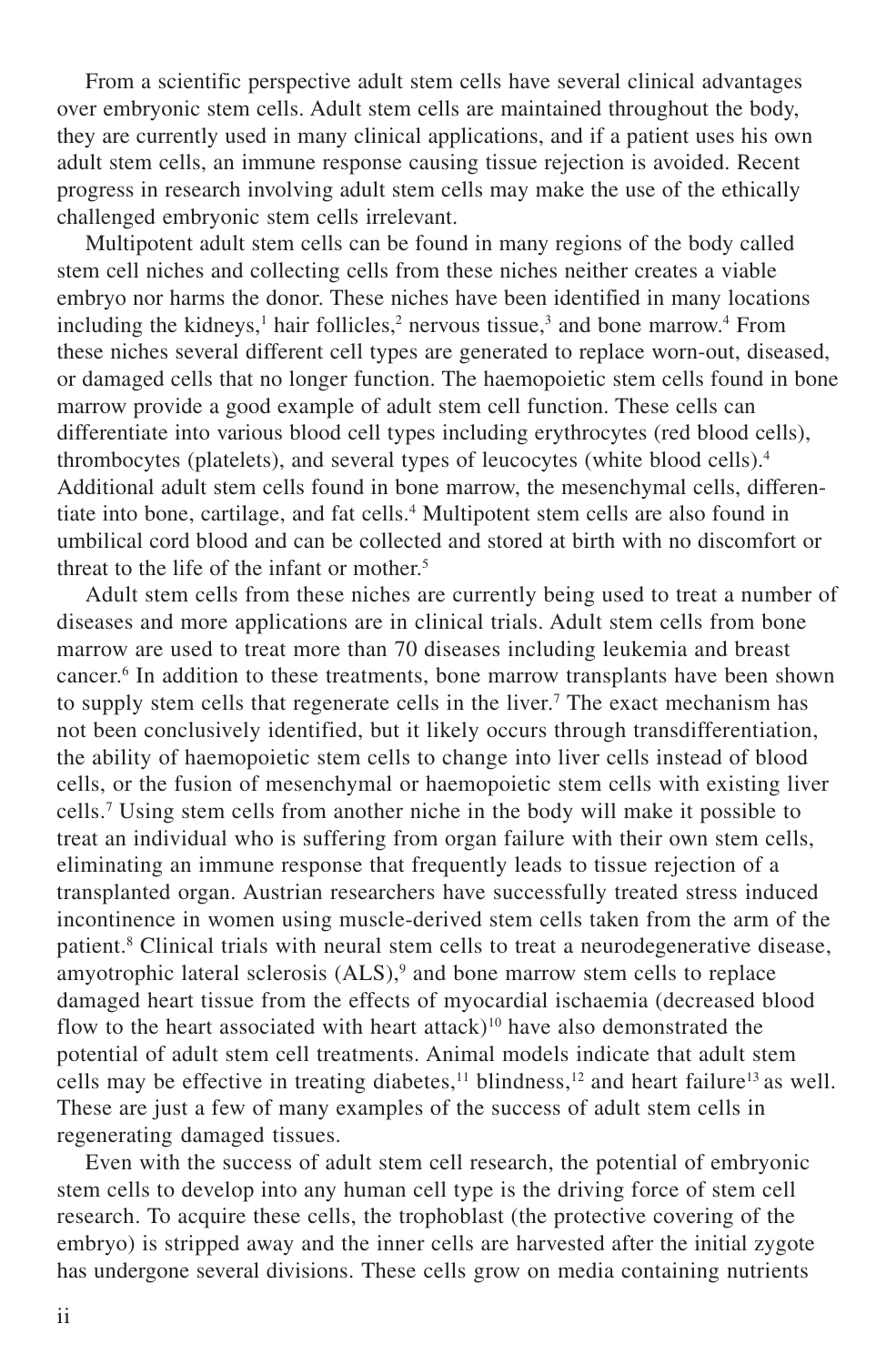and biochemical factors that stimulate development into various cell types. Using this technology, scientists hope to regenerate tissues and organs for those who suffer from many degenerative diseases.

An even more disturbing procedure to acquire embryonic stem cells approved by the California ballot measure is somatic cell nuclear transfer (SCNT).<sup>14</sup> In this procedure a nucleus is removed from a donated ovum (human egg) and a nucleus with a full set of chromosomes from a donor somatic cell (any cell of the body except sex cells) is implanted into the enucleated ovum. The developing cells from the genetically engineered individual are grown on media and extracted as described above for embryonic stem cells. The recipient of the stem cells could also be the donor of the somatic cell nucleus, making the stem cells genetically identical to the recipient and less likely to cause an immune response. Treatments using non-self embryonic stem cells would elicit an immune response by the recipient and promote the complication of using immune-suppressing drugs and tissue rejection. Unfortunately, harvesting these cells from the engineered embryo, results in the death of a sibling. This should be the very reason for using the recipients own adult stem cells, not stem cells created through SCNT.

If SCNT looks like cloning, that's because it is! Creating embryonic stem cells through SCNT for the purpose of treating diseases has been termed "therapeutic cloning" because, theoretically, the resulting cells will only be used to treat diseases. However, SCNT was the same method used to clone Dolly the sheep<sup>15</sup> and other animals, and although science has labeled this "reproductive cloning" the two procedures are virtually the same in the early stages.15,16 Presently, no one has succeeded using SCNT for human therapeutic or reproductive cloning, but success in getting human stem cells through SCNT will certainly lead to the knowledge and use of human cloning.

Stem cell use will benefit man in treating a multitude of human disorders, but science and society must be careful to respect the life of the unborn by using only those cells that can voluntarily be donated from adult individuals. Scripture has much to say about man's responsibility to treat all stages of human life as sacred. The Bible teaches that man is a special creation (Genesis 1:27), life begins at conception (Jeremiah 1:5; Galatians 1:15), and the pre-born are human beings (Luke 1:41; Exodus 21:22). Furthermore, we are specifically told not to murder, which includes abortion. However, science and society are on the verge of allowing another form of abortion and using it to obtain what belongs to someone else. The Tenth Commandment tells us, "Thou shalt not covet thy neighbor's house, thou shalt not covet thy neighbor's wife . . . *nor any thing that is thy neighbor's*" (Exodus 20:17). Embryonic stem cells belong to our "neighbor," and killing an embryo for his stem cells breaks this commandment. These differing worldviews, Biblical versus secular, are eloquently spelled out in this statement by Anne McLaren in a commentary in *Nature* magazine.

For those who believe the human embryo from the one-cell stage onwards has absolute moral value, equal to that of a newborn baby or an adult, any embryo research . . . is tantamount to murder. But life is continuous. . . . and although a new genetic constitution comes into being at fertilization, *many people feel that moral value develops gradually*. 17 [Emphasis added.]